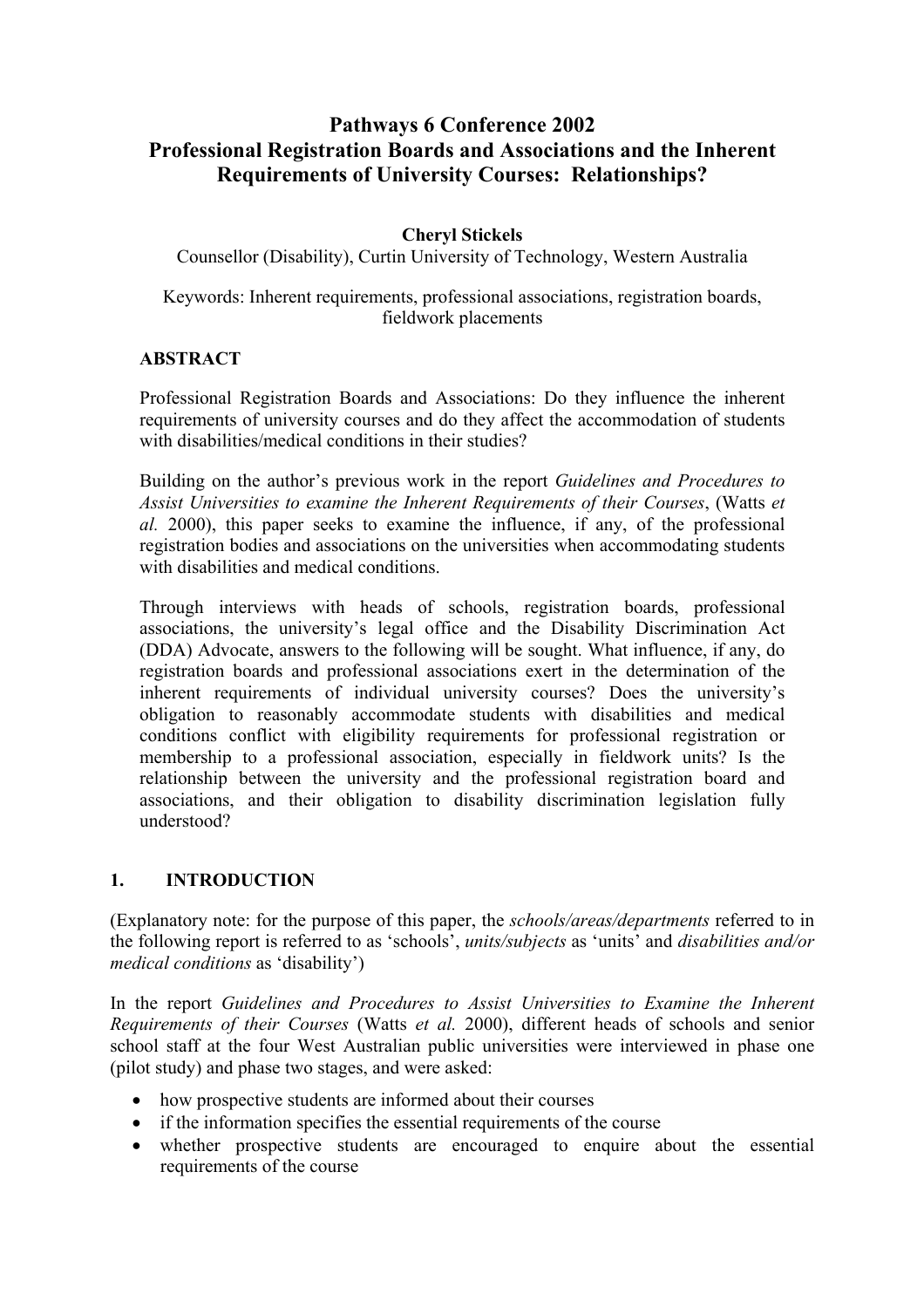- how the school decides what information about their course should go in the university handbook
- how they defined units as 'essential', 'important' and 'optional'
- whether their courses had fieldwork/practicum components and whether these units involved external agencies

Some of the key findings of the report were as follows:

Schools reported that the University Handbook and Calendar is the main source of academic information (including essential requirements) about courses and the schools provide this information, the content of which draws on advice from a variety of sources eg. Academic Boards, staff meetings, curriculum committees, historical considerations and employer satisfaction. In one school, reference is made to an external professional registration body when course and unit content are being considered and the body has occasionally insisted on changes.

There was a difference between the pilot study and phase two respondents to the need for precourse counselling for all students but in particular those with disabilities, with the latter recognising the need for it and that it should be undertaken with care. Respondents in phase two also felt that while it is unlawful to exclude entry to courses on the grounds of a disability, the universities have a *duty of care* to at least make prospective students aware that disability may preclude a student from working in fields particular to his/her qualification after graduation.

Providing accommodations for students in examinations, practical laboratory work, fieldwork and practicum units were reported as the most problematic for schools especially in the fieldwork units when the student presented with a mental health problem. Concern was expressed about the student's right to be accommodated and the university's *duty of care* to him/her versus the university's *duty of care* to the external fieldwork agencies and the clients and staff of the agency. Schools wanted advice on this.

Schools reported that external fieldwork agencies do not ask for personal student details prior to commencement in the agency, assuming that the university will only place *well prepared, stable* students in fieldwork situations. A small number of schools did not accept that the requirement to accommodate a student with a disability took precedence over the demands of the professional or trade associations, whilst other respondents were concerned that employment constraints imposed by these associations cannot be used to deny entry to a person with a disability into a particular course, and felt this required further discussion within the university.

There was full support for the guidelines that the project sought to develop, but questions about the legal status of the guidelines and procedures and what would be the role of the document in a grievance process?

This early work and my own experiences as both a service provider to students and as a consultant to the university staff, has prompted the investigation in this paper. Not infrequently for instance, do students ask why they can't complete fieldwork placements in a part-time capacity, as a consequence of having a disability and not infrequently is the constraint of a body external to the university cited as the reason. Many discussions have occurred in an attempt to define the relationship of the university to its students and to the fieldwork agency and wherein lies the duty of care. What is duty of care? Does the university have a duty of care to the students and a contractual relationship with the agency?